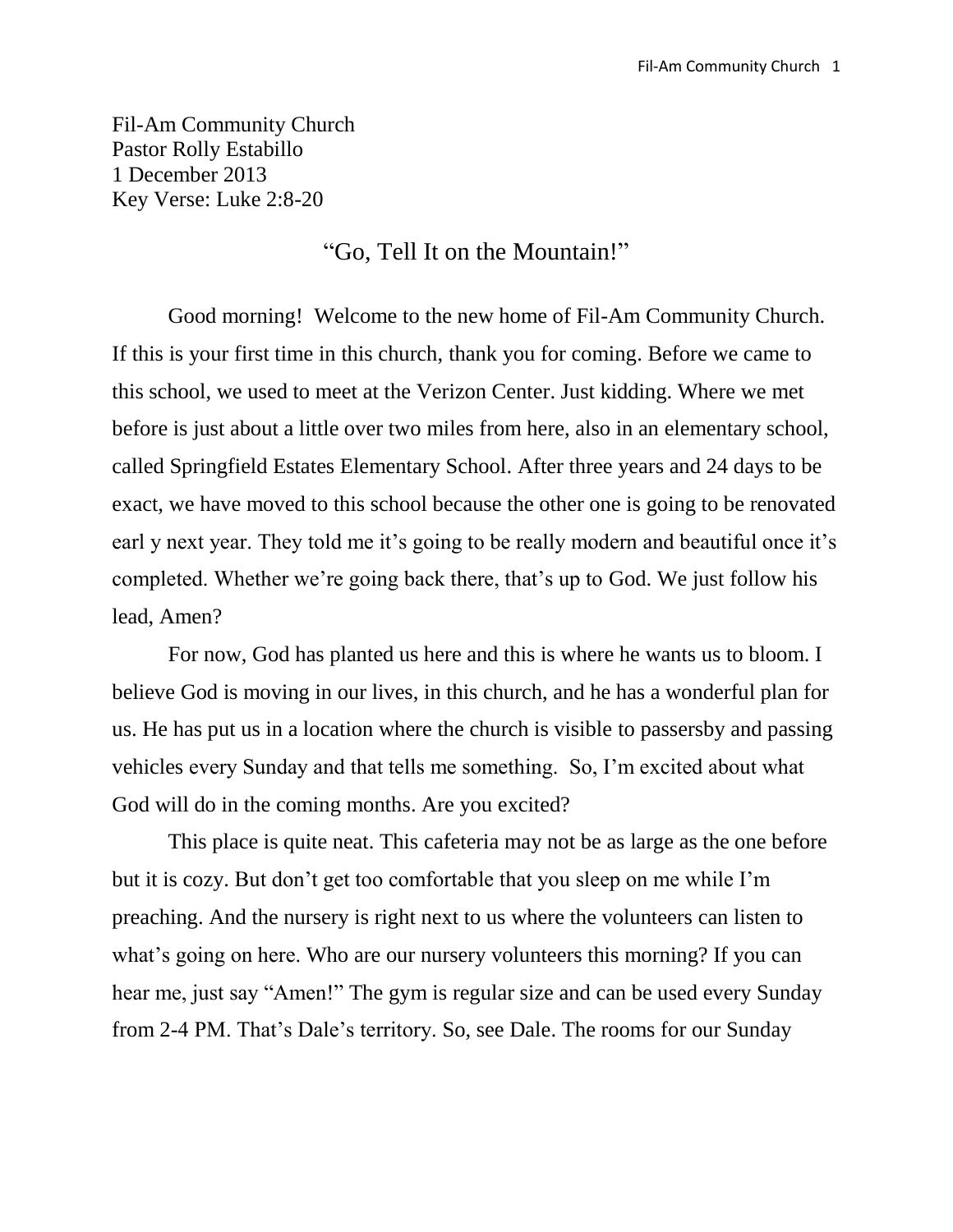school and **IMPACT** classes are spacious. So, I think this is a good deal. God is good? All the time?

Now, we don't know for how long we'll be here. It's up to God. Maybe another three years? Or more?

Some churches have met for so many years in a school before they built their own building. So, while we're waiting for that building that God will give us, we'll call this school our home, Amen?

Ok. Why don't we all stand and greet one another again. Just say "I'm blessed to see you this morning in our new home!" and mean it.

Christmas is just around the corner. You can feel it in the air literally. It's getting colder every day. And, of course, figuratively, too, because you now hear Christmas songs played daily on the radio, Christmas commercials on TV and Christmas decorations inside and outside of some houses and churches, like this beautiful Christmas tree and nativity scene on this corner. I'm not going to tell you that it's Ate Norma who made those. So, just approach her if you want her to make one for you, too. It'll be ready next year.

We're starting a new series today called "The Lights and Sounds of Christmas". The lights pertain to the Star of Bethlehem and to the glory of God as the angels announced the birth of Jesus to the shepherds. The sounds pertain to Christmas songs that all of us are familiar with. In this series, we'll look at four Christmas carols and distill from them some life-changing principles we can apply in our lives not only during Christmas season but as long as we live. Today, we'll start with an old, familiar song which was beautifully sang by our wonderful quartet, "Go Tell It on the Mountain".

This song is based on Luke's story about the shepherds being visited by the angels. No one really knows who wrote the song but it came out during the dark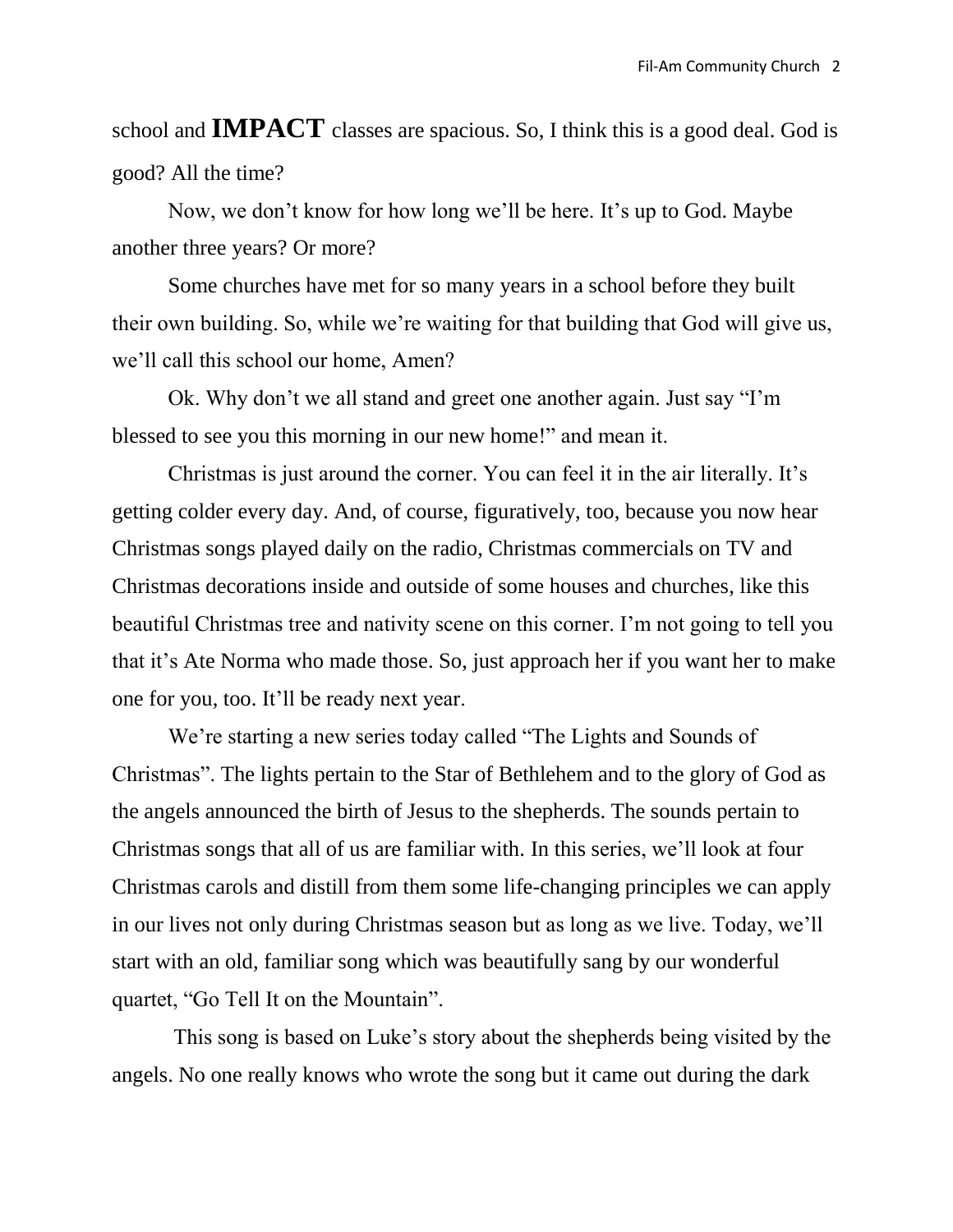and shameful period of slavery in America. The slaves, a largely uneducated people often humiliated and cruelly treated, longed for freedom. In spite of their plight, God seemed to inspire them to produce songs of incredible majesty and haunting beauty that have become known as Negro Spirituals.

Many of the slaves could neither read nor write, and their songs were preserved only in the oral tradition. Many of these songs have been saved because of the devotion of a man named John Wesley Work, an educated black choir director in Nashville, TN and lived from 1871 to 1925.

Work decided that the new generation of blacks needed to know and learn the songs their ancestors sang during the days of slavery. Work's brother, Frederick, is credited with being one of the first to recognize the power and potential of the song, "Go Tell It on the Mountain".

This song captures the feeling of an unknown slave from whose heart these words sprang. Probably unable to read the Bible, this anonymous poet imagined the reaction of the shepherds as the great light from heaven shone around them. Little did the slave know that this song, expressing the wonder in his own soul, would eventually touch the hearts of millions. But what he did know without a doubt was that the Christmas story and the fact of Christ's death, resurrection and offer of salvation needed to be told by God's people. He said that the message of Christ needed to be told from the mountaintop.

Now the mountain is a significant theological and spiritual site in Scripture. Moses received the Ten Commandments on the mountaintop and Jesus gave His most powerful sermon from a Mountain. What better place than a mountaintop to shout the good news of redemption? As the Bible says, *"How beautiful on the mountains are the feet of those who bring good news of peace and salvation, the news that the God of Israel reigns!"* (Isaiah 52:7)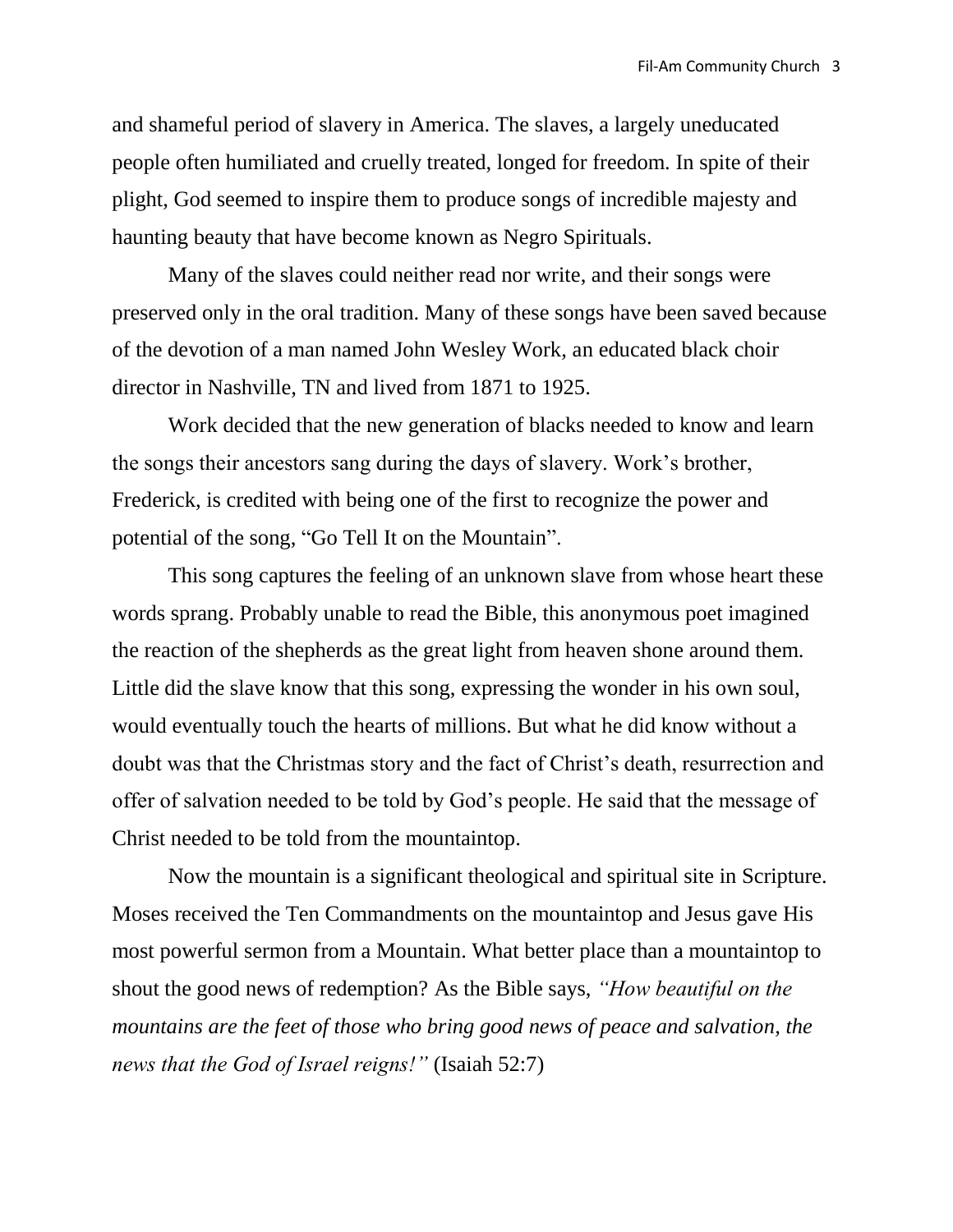This song talks about the birth of mankind's Savior, Jesus Christ. Sermons after sermons have been preached about the gift we ought to give to Jesus on his birthday. But what we should realize is that it is Jesus himself who gave us gifts when he was born. Because he was born, it is possible for us to receive gifts that many of us have been longing for.

What are these gifts? There are so many of them. But mind you, they are not material gifts. Their value is much more than we can put on material things. They are so significant that they can make a difference in your live and in your eternal destiny.

This morning, I'd like to share with you just three of them. Three that are based on the lives and experience of the shepherds who received the good news about Jesus' birth. As Christians, we ought to tell the world these three gifts that God has given us. If you're not a Christian, please listen carefully because God wants you to also receive these gifts.

So, what should we tell the world? We should tell that

## **I. The Birth of Jesus Brought Us the Gift of Hope**

*"And there were shepherds living out in the fields nearby, keeping watch over their flocks at night. An angel of the Lord appeared to them, and the glory of the Lord shone around them, and they were terrified."* (vs. 8-9)

Not far from where the baby Jesus was born were shepherds tending their flocks. It was dark. It was quiet. It was nighttime. When suddenly an angel of the Lord appeared to the shepherds. The glory of the Lord shone around the shepherds. Brilliant shining light in the midst of the darkness of the night. And they were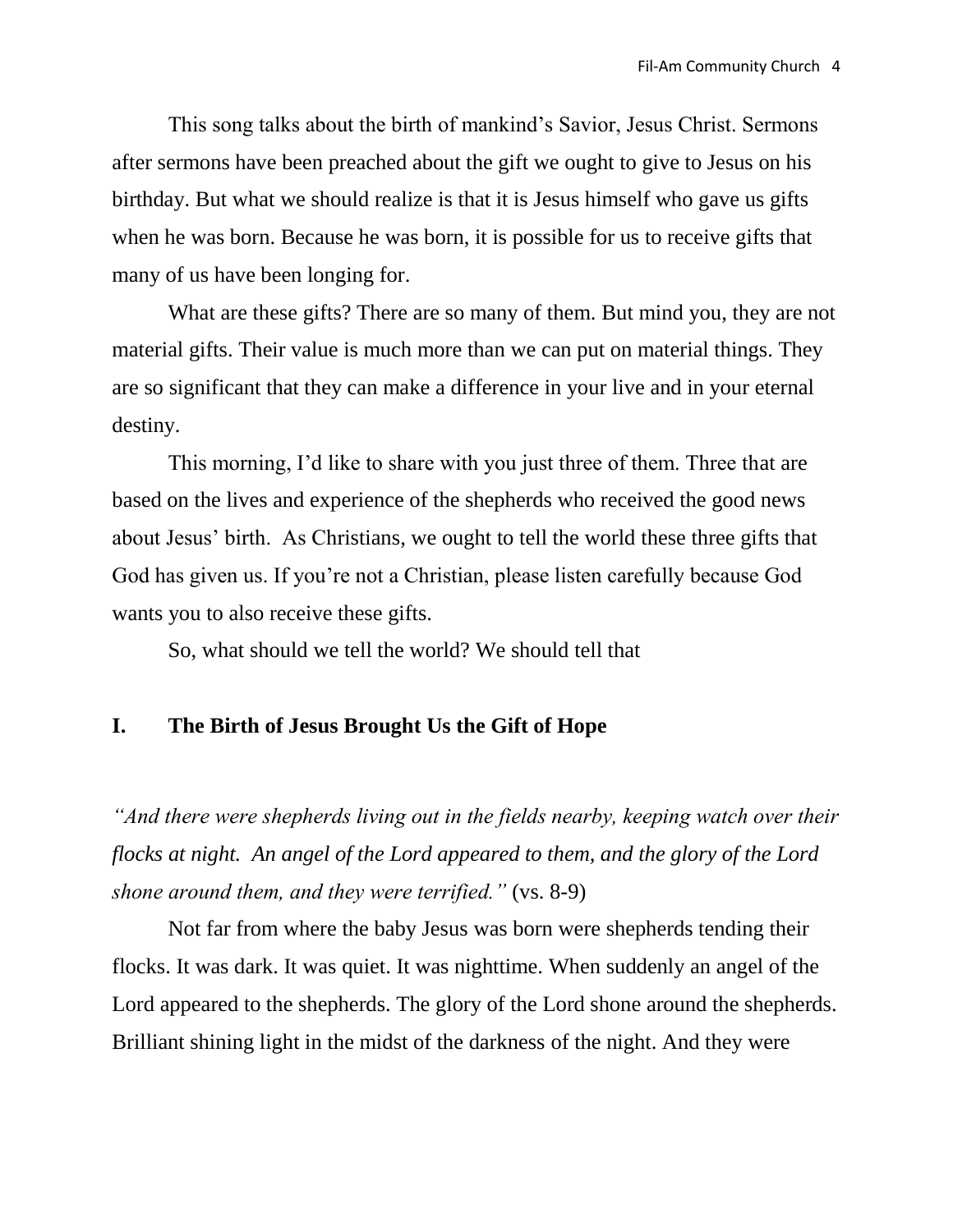terrified. The sudden shining of the glory of the Lord God of hosts encircling them filled them with terror, with horror.

The Old Testament tells us about this "glory of the Lord." To appreciate what it was that the shepherds saw and why it terrified them, we need to go to the Old Testament. In Leviticus 9, after Moses ordained Aaron as high priest, and Aaron began his ministry and brought the first sacrifices -- after he had laid the sacrificial animals on the altar -- the glory of the Lord appeared to the people.

And fire came out from the presence of the Lord and consumed the sacrifices. The glory of the Lord is described as fire. As radiance. As a shining brightness.

When Isaiah saw the glory of the Lord in a vision, he said, *"Woe to me! I am ruined! For I am a man of unclean lips."* (Is. 6:5)

The glory of the Lord is deadly to sinners. For the glory of the Lord will expose every sin in every man's heart. It will make man feel too small and insignificant in the presence of a holy God.

This fear of God can be traced back to our first parents who committed the first sin. When God looked for Adam in the Garden of Eden and asked, "Where are you?", Adam answered, "I heard you in the garden, and I was afraid because I was naked; so I hid."

Adam was afraid because he was guilty of sin. This is the same feeling we have when we are confronted by our parents or by our superiors or by the police or by other people when we do something wrong. And this feeling of unworthiness is multiplied a million times over when it is God himself who confronts us. No wonder Isaiah felt so unworthy in the presence of God.

The shepherds that night experienced the same thing. In fact, literally it says in the Greek that they "feared a great fear." What made them feel this great fear is the fact that shepherds were regarded so lowly by other people during that time.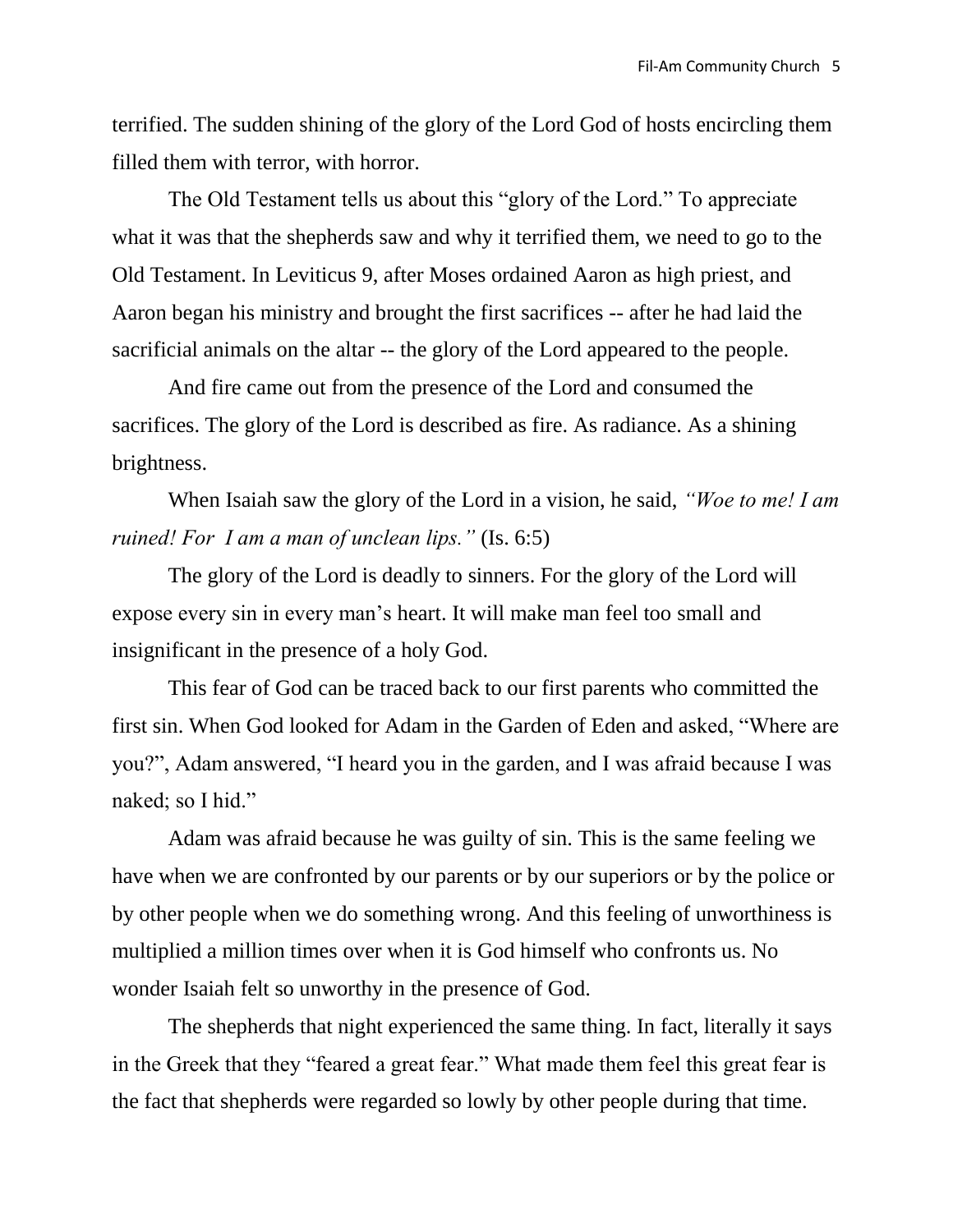And they felt no one wanted them. So, at that moment, they were probably thinking that God's judgment has come upon them.

But they were wrong. For we read in verse 10 following,

*"But the angel said to them, 'Do not be afraid. I bring you good news of great joy that will be for all the people."* 

The announcement of the angel must have given the shepherds a great sigh of relief. No, they were not being condemned. Rather, they were being told to not be afraid, to be joyful, to lift up their eyes in great expectation. Whatever others may have thought of them, God surely has thought of them differently. For God chose them to become the first witnesses of the birth of the Savior.

Sometimes, we may think that we are no good. We may even be hard on ourselves because of our deficiencies or what we think to be our deficiencies. We are ashamed of ourselves and say things like "I wish I was as gifted as he is; I wish I had a nose like hers; I wish I had a mind like him." God looks beyond our physical features. He glosses over our imperfections. He doesn't take notice of our weaknesses. We may be ordinary or extraordinary, meaning, very, very ordinary, but God doesn't care. In fact, he is able to use more greatly those who are acutely aware of their humble condition.

You see, a vessel that is already full of self-importance and selfrighteousness and selfishness, cannot be filled by God's power and grace. But a vessel which is empty and is willing to be emptied over and over again because it wants to be used for God's glory, can be filled to overflowing with God's power and grace.

1 Corinthians 1:26-29 tell us,

*"Brothers, think of what you were when you were called. Not many of you were wise by human standards; not many were influential; not many were of noble birth.*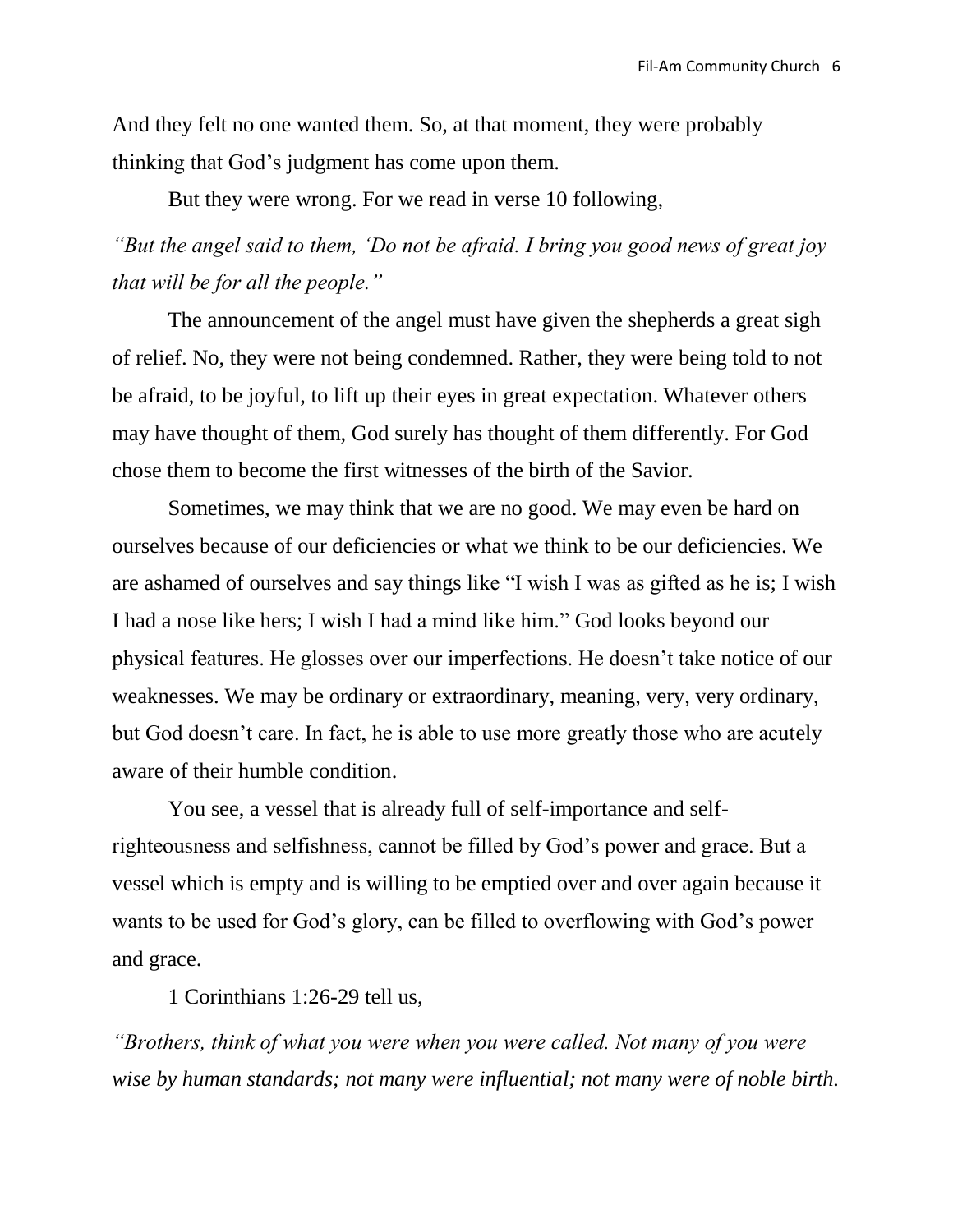*But God chose the foolish things of the world to shame the wise; God chose the weak things of the world to shame the strong. He chose the lowly things of this world and the despised things--and the things that are not--to nullify the things that are, so that no one may boast before him."*

To be chosen by God despite ourselves is a most humbling but joyful experience. We don't need to please others anymore to be accepted because God accepts us for who we are. We are pleasing in his sight already.

So, the birth of Jesus brought hope and joy to these neglected shepherds. Do you feel neglected as well? Cheer up! The arrival of Jesus on earth brought the gift of hope to you.

## **II. The Birth of Jesus also Brought Us the Gift of Salvation.**

*"When the angels had left them and gone into heaven, the shepherds said to one another, "Let's go to Bethlehem and see this thing that has happened, which the Lord has told us about. So they hurried off and found Mary and Joseph, and the baby, who was lying in the manger."* (vs. 15-16)

I have no doubt that these shepherds found salvation that very night. Why? Because they responded to God's invitation to them to see the Savior. When the angels told them that the Savior was born, they immediately rushed to see the Savior. They "hurried off" as the Bible says.

This is what the shepherds had been waiting for. In fact, this is what every Israelite in the Old Testament had been waiting for. They had been waiting for the coming of the Messiah for hundreds of years. And that is how the people in the Old Testament were saved. They were saved by the grace of God through faith in the coming Messiah.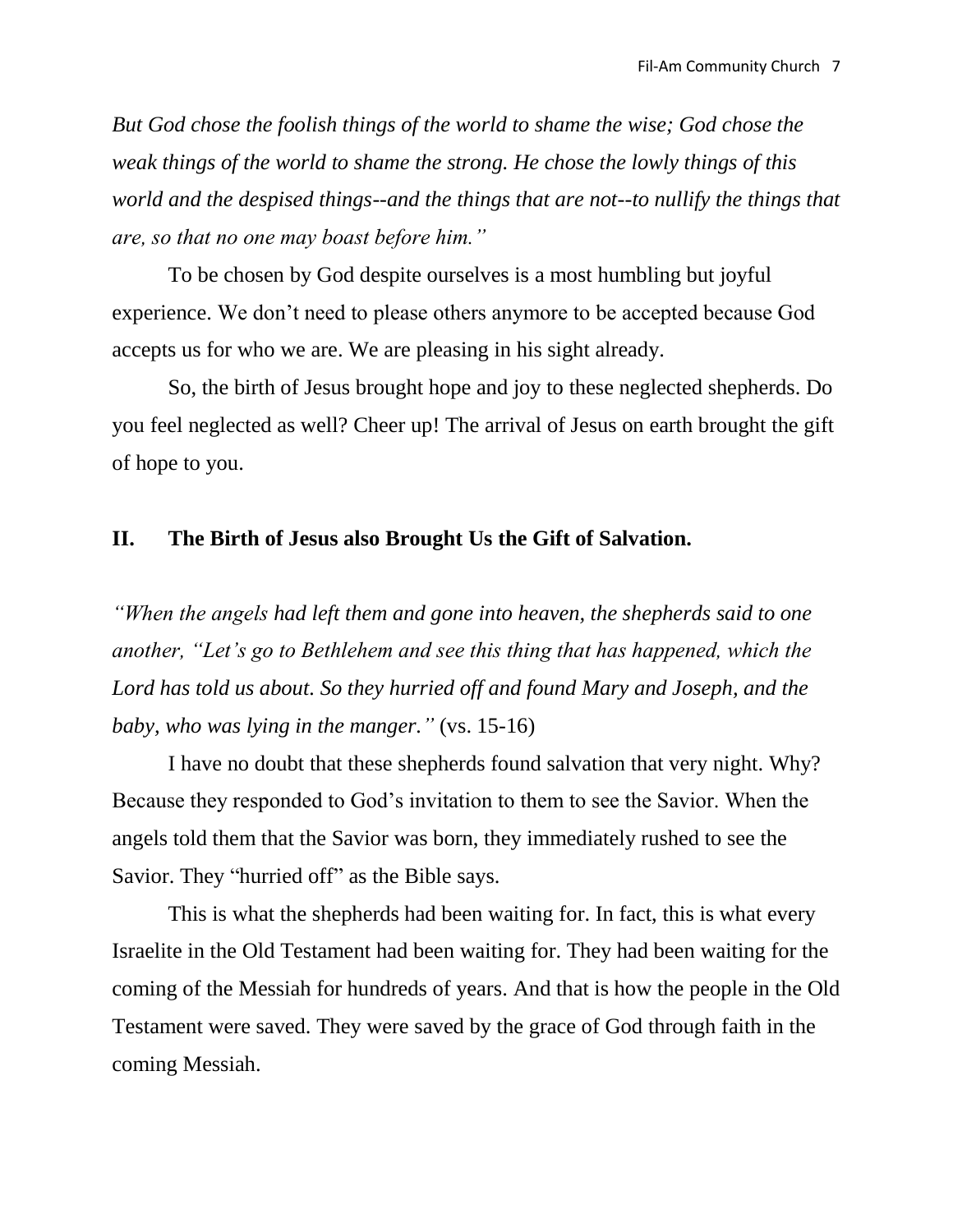When the Messiah came that night, the shepherds and some people, including the wise men received him. But others, like Herod and those in Jerusalem rejected him. The Bible says *"When King Herod heard this he was disturbed, and all Jerusalem with him."* (Matthew 2:3)

What happened that night was the most important event in all of mankind's history. No wonder God's enemy, the Devil, did all he can to prevent it from happening.

He knew since the beginning of creation that God was going to send a Savior. Because he was there. It was prophesied right there in the Garden of Eden, after he had tempted the first human pair to commit a sin. In Genesis 3:15, God says to Satan, who appeared as a serpent, *"I will put enmity between you and the woman, and between your offspring and hers; he will crush your head, and you will strike his heel."*

Satan knew that he was running out of time. If the Messiah was born, that signaled the beginning of his end. The Messiah will crush his head, as the prophecy says. That actually happened when Jesus died and rose from dead. That means that anyone, not only the Israelites, can also rise from the dead. Salvation is available to everyone. And so, the Devil used Herod to try to kill the baby Jesus. He failed in his first attempt when the wise men did not return to Herod to report where Jesus was born. And then, in his second attempt two years later he failed as well. Herod ordered the slaughter of all baby boys in Jerusalem but Jesus was whisked off to Egypt by his parents.

Now, what happened next is interesting. Verses 17-18 say, *"When they had seen him, they spread the word concerning what had been told them about this child."*

These shepherds couldn't contain their joy and excitement. Immediately they went around telling others of what they saw. They were the first evangelists.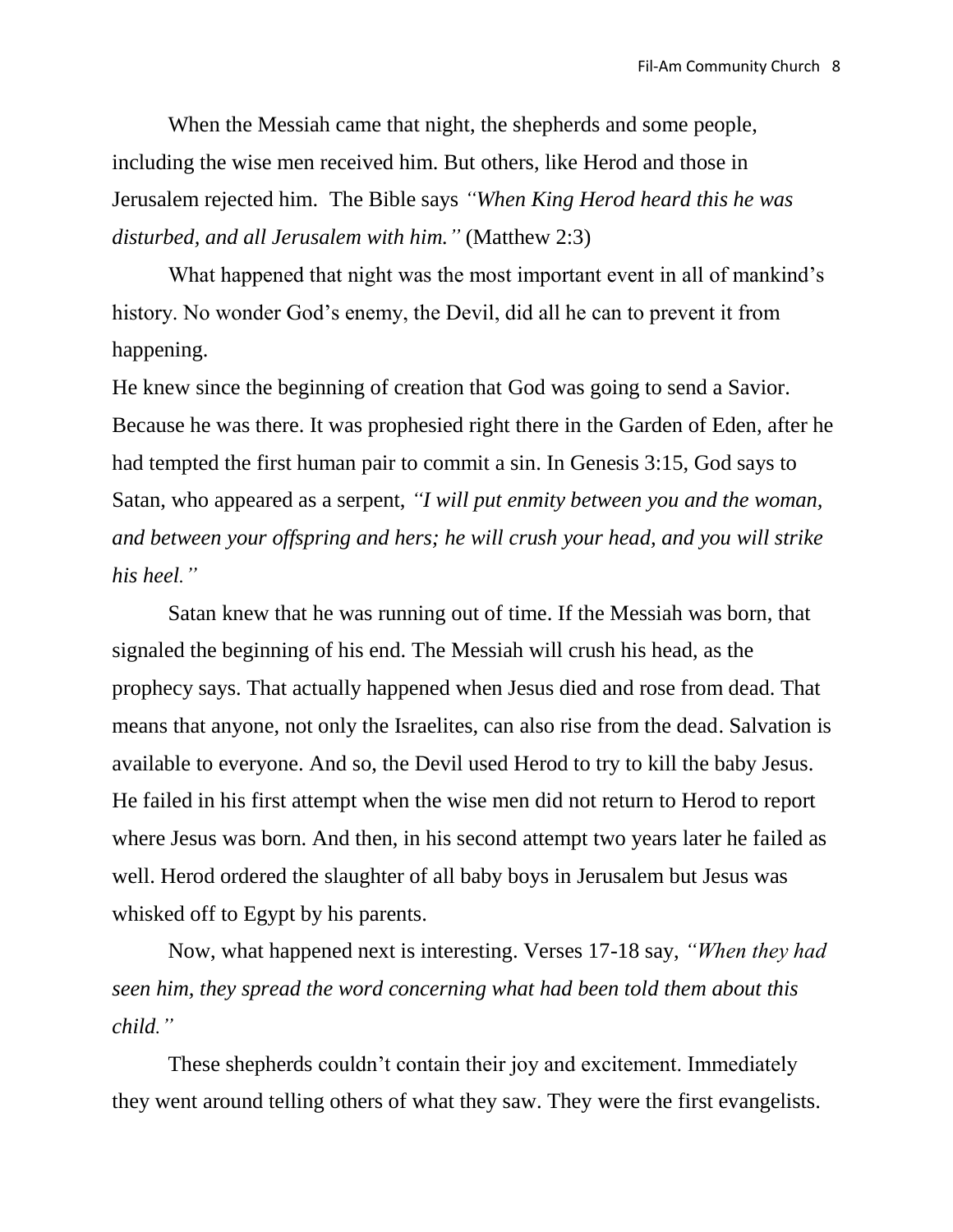And they had a good harvest of souls for we read in v. 18 *"all who heard it were amazed at what the shepherds said to them."* With all likelihood, these people also rushed out to see the baby. There must be a mild commotion in that little stable where Jesus laid. But, I'm sure, everyone had a very memorable night. Mary, as verse 19 tells us, *"treasured up all these things and pondered them in her heart."* She must have felt supremely humbled and overwhelmed by the privilege of being chosen by God to be the mother of the Savior.

Folks, in this time of celebration, let us not forget that God wants us to share the excitement of having Jesus in our hearts with others. God wants us to spread the word concerning what had been told us about Jesus.

I remember a conference I attended and there I heard the testimony of a Christian Jew or a Messianic Jew. He testified that before he became a Christian, he was in the army and in the army, someone invited him to church. Out of curiosity, he went but he wasn't impressed. This someone became his friend. He noticed that his friend's lifestyle was different from the others in the army. His friend also talked to him about Jesus. But still he wasn't impressed. During that time, however, his life had no direction. He was a Jew who observed all their religious holidays and who tried to obey all the commandments but he had no peace. He was supposed to be feeling privileged because he was a part of the chosen people of God but he felt terrible inside. Then, one day, while having a shower, he realized that he was a sinner who needed a Savior. He bowed his head and right there, in the shower, he accepted Jesus in his heart. I guess we can say that he was also baptized at the same time.

Who would have known that a Jew like him would become a believer in Jesus? All it took was sharing Jesus with him and letting God take care of the rest. As God declares in Isaiah,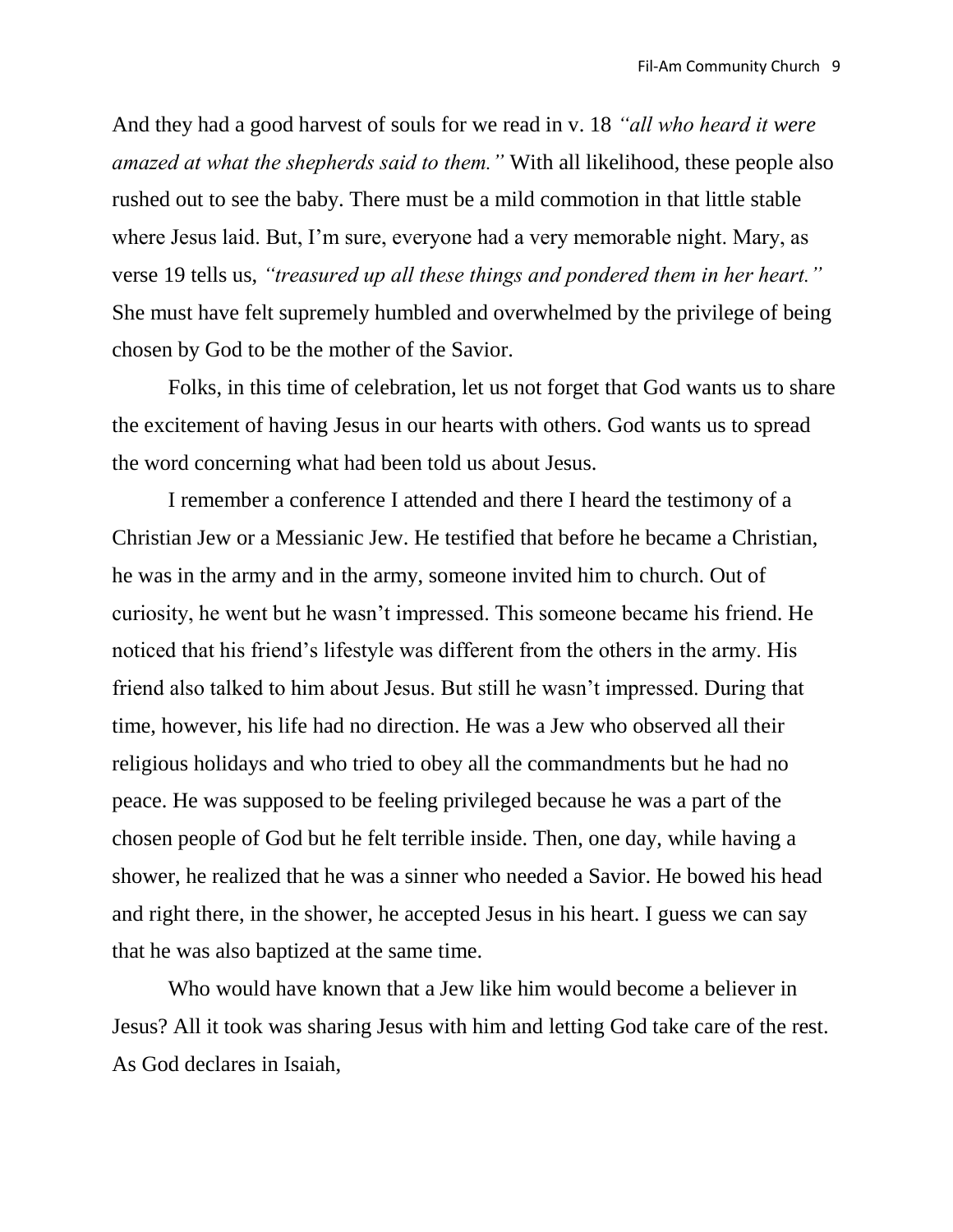*"So is my word that goes out of my mouth: It will not return to me empty, but it will accomplish what I desire and achieve the purpose for which I sent it"* (Is. 55:11)

So, what do we need to tell others? That the birth of Jesus brought us the gift of hope. It also brought us the gift of salvation. And finally,

## **III. The Birth of Jesus Brought Us the Gift of Transformation.**

v. 20 says, *"The shepherds returned, glorifying and praising God for all the things they had heard and seen, which were just as they had been told."* 

From this verse we can see a transformation in the outlook of the shepherds. They were a scared bunch at first, now they were all full of joy and thankfulness to God. Whereas before they felt like they were the dregs of society and were afraid of God, now they are fully confident in God and in themselves. And they attributed all this to God.

Folks, nothing can be more earth-shaking than encountering God in a personal way. That is what happened to the shepherds. God revealed himself to them and their lives changed and they were never the same again.

Jesus changes you when he meets you. If you put your trust in him and believe that he died for you on the cross, he promises that he will change you inside out. The apostle Paul says in 2 Cor. 5:17 (ESV), *" Therefore, if anyone is in Christ, he is a new creation. The old has passed away; behold, the new has come."*

But before he can change you, you must first acknowledge that you need changing. Meaning, admit that you have done things that are not pleasing to God. Whether it is lying, or stealing, or cursing, or gossiping, or drinking or gambling or having an affair, admit them to God and ask for forgiveness. And God is faithful,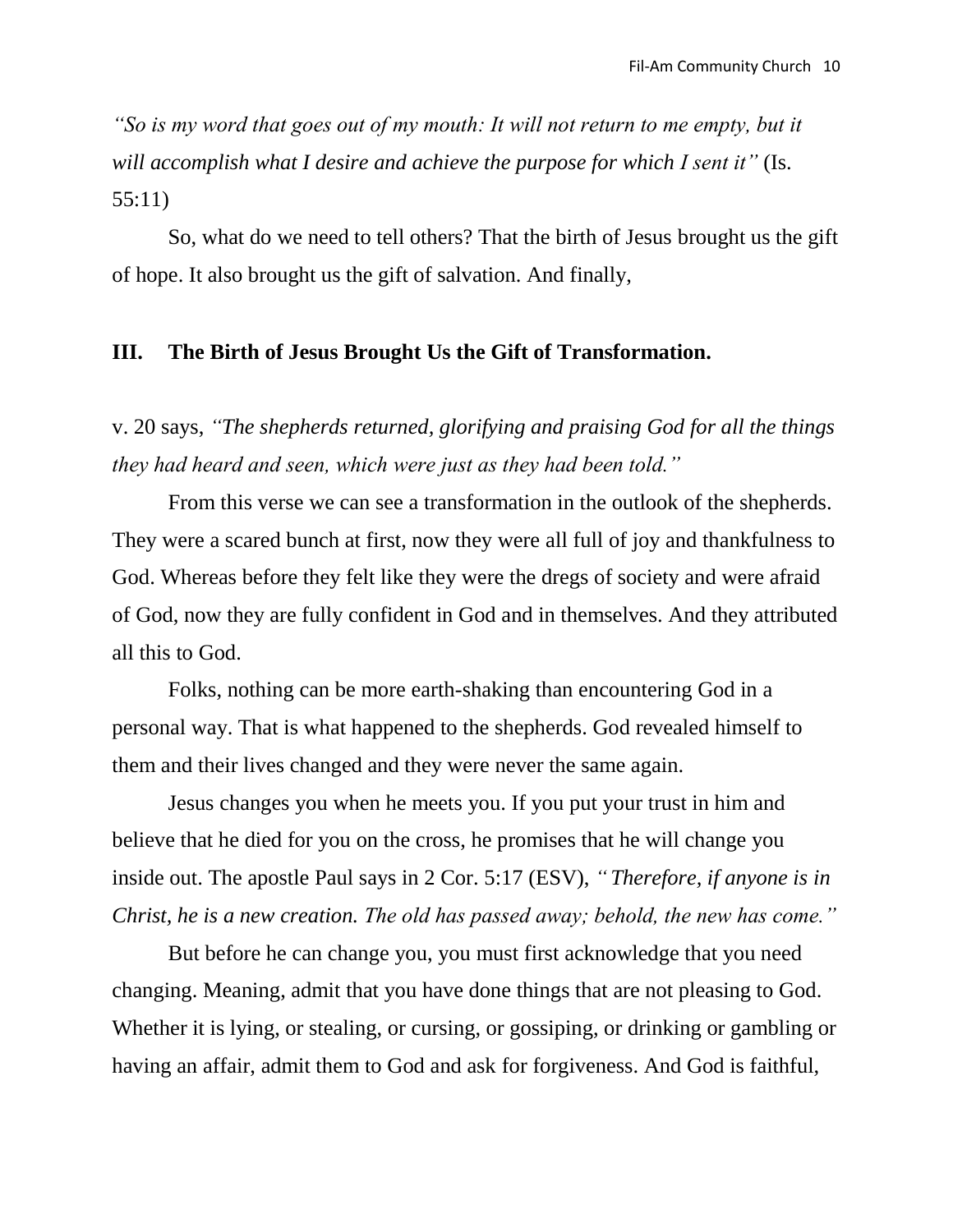he will forgive you. Whatever your sin is, it could be the vilest sin, but God will forgive you.

God can forgive you because of the sacrifice of Jesus on the cross. You don't have to earn your way to heaven. Jesus will save you just way you are. And this morning, I hope you will make a decision to accept Jesus as your Lord and Savior.

I read the story of this pastor in the Philippines who lost half of his family during the devastation brought by typhoon Yolanda. His name is Pastor Dante Lingo and he said that three of his children were swept away by the surging waters.

In an interview by CBN, he said, *"We were holding on to the beam of our ceiling when the big waves collapsed our house and we were swallowed by the big waves".* 

Only one son survived. When the waters subsided they found the bodies of their sons aged 13 and seven clutching each other, while the body of their 5-yearold daughter was found the next day.

The pastor's wife, Dolor, said, *"We will miss them so much. We worked so hard for their future. They helped us in our feeding ministry. We feed the children but all that is gone. We don't know where to start but we believe God will not forsake us. He has a purpose why we are still alive."*

And Pastor Lingo added, *"What happened to our life is like what happened to Job. He lost his children and his possessions. This is a very difficult time for us but we shall cling to the Lord because He alone gives us strength. And we will cling to His Word because His Word alone will sustain us."*

Folks, these people have hope because of Jesus. They have found salvation in Jesus. And the transformation that Jesus made in their lives helped them to see things in the light of eternity.